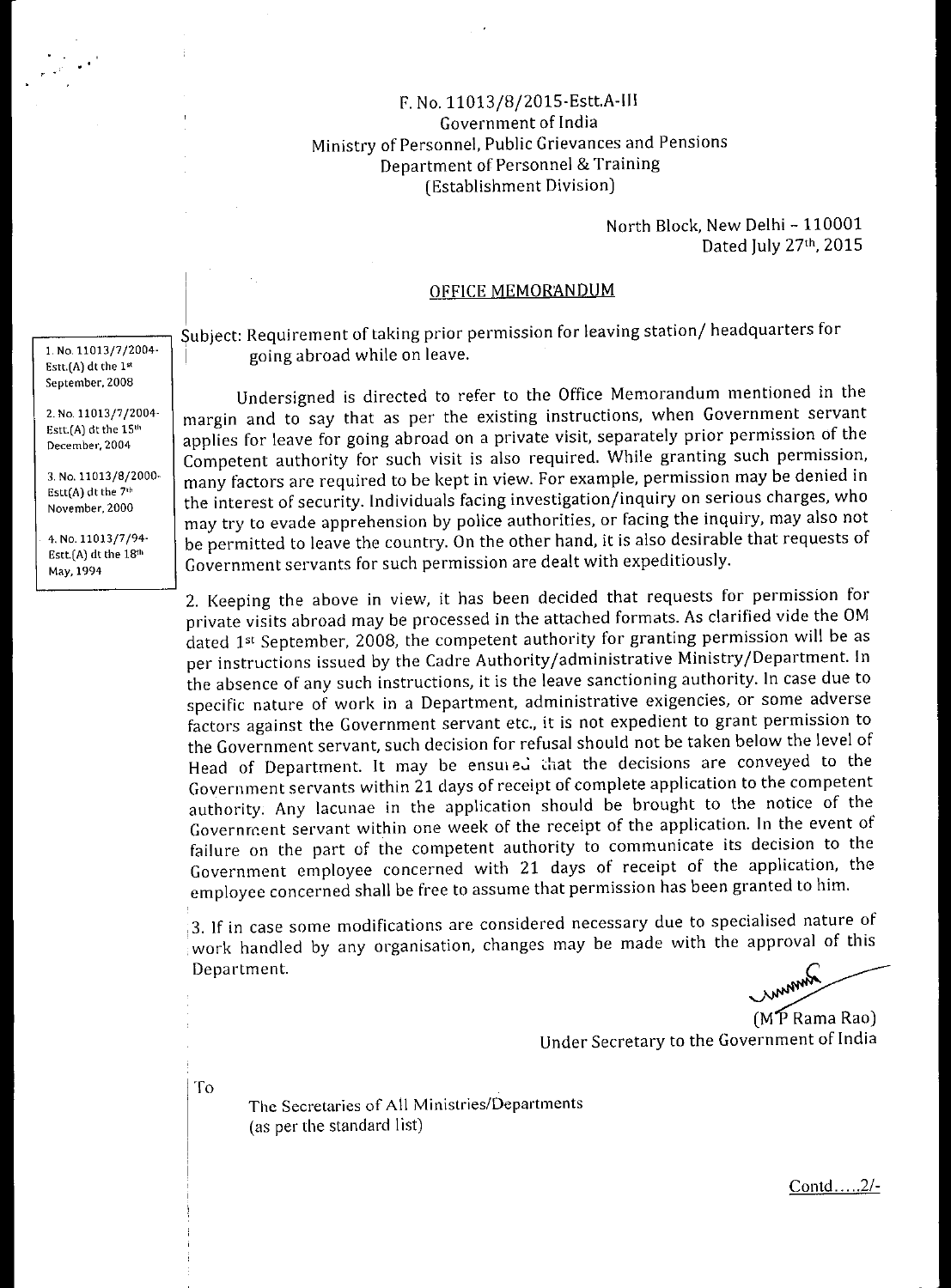## No. 11013/8/ 2015-Estt.A-Ill dated 27.07.2015

Copy to:

- 1. President's Secretariat, New Delhi.
- 2. Vice-President's Secretariat, New Delhi.
- 3. The Prime Minister's Office, New Delhi.
- 4. Cabinet Secretariat, New Delhi.
- S. Rajya Sabha Secretariat/Lok Sabha Secretariat, New Delhi.
- 6. The Comptroller and Auditor General of India, New Delhi.
- 7. The Secretary, Union Public Service Commission, New Delhi.
- 8. The Secretary, Staff Selection Commission, New Delhi.
- 9. All attached offices under the Ministry of Personnel, Public Grievances and Pensions.
- 10. National Commission for Scheduled Castes, New Delhi.
- 11. National Commission for Scheduled Tribes, New Delhi.
- 12. National Commission for OBCs, New Delhi.
- 13. Secretary, National Council (JCM), 13, Feroze Shah Road, New Delhi.
- 14. CVOs of all Ministries/Departments.
- 15. ADG (M&C), Press Information Bureau, DoP&T
- $A$ 6. NIC, Department of Personnel & Training, North Block, New Delhi (for uploading the same on the website of this Ministry under the Head OMs & Orders → Establishment → CCS (Conduct Rules)
	- 17. Hindi Section, DoP&T

 $(M. P. Rama Rao)$ Under Secretary to the Government of India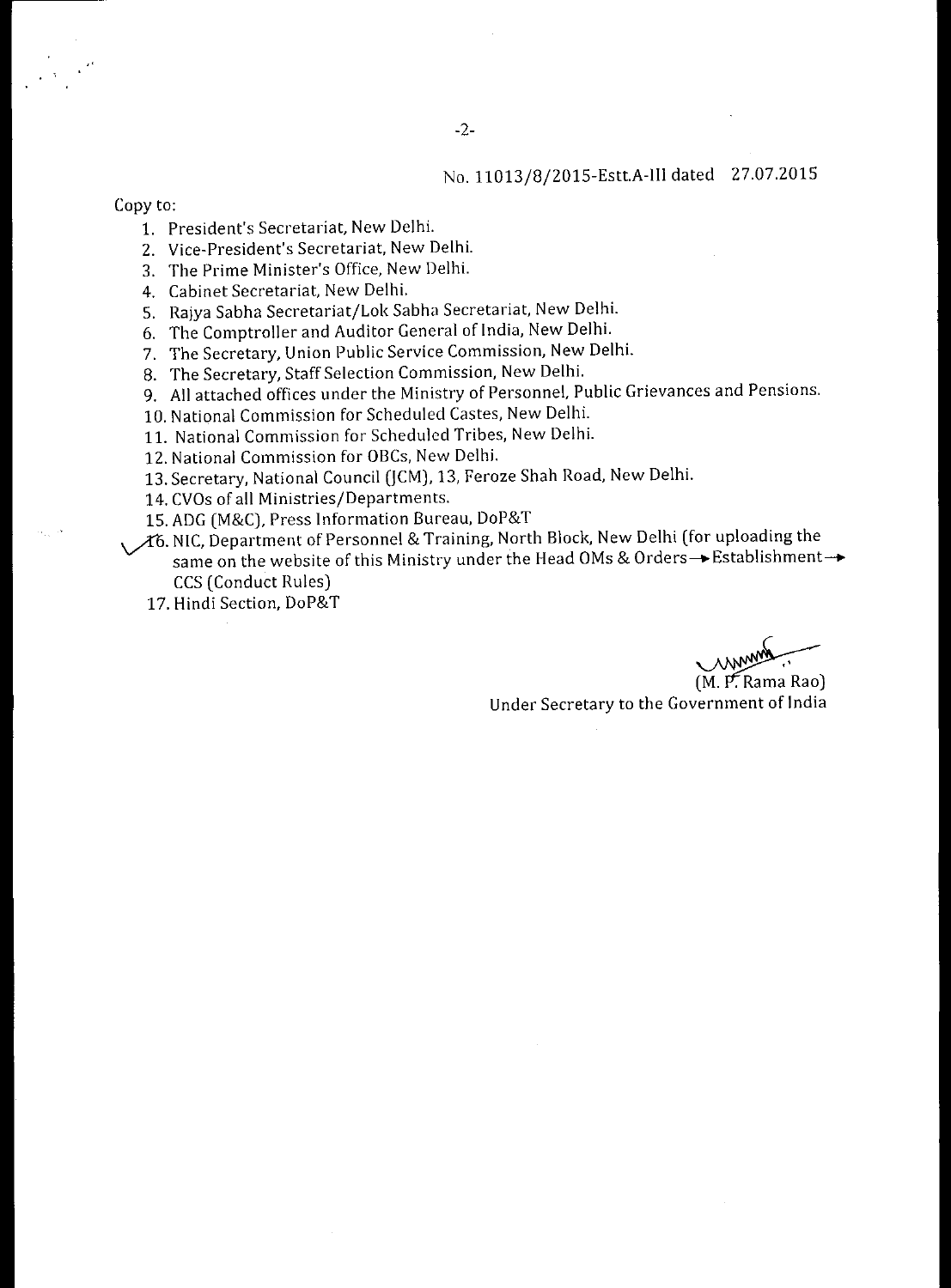# PROFORMA FOR TAKING PRIOR PERMISSION BY

 $\sim$   $\sim$ 

# GOVERNMENT SERVANTS FOR PRIVATE VISITS ABROAD

# Part A — To be filled by the Government servant applying for visit abroad

- I. Name and Designation
- 2. Pay
- 3. Ministry/ Department
- 4. Passport No.

# 5. Details of private foreign travels to be undertaken:

| Period of travel | Name of foreign<br>countries to be<br>visited | <b>Purpose</b> | Estimated<br>expenditure (travel,<br>borad, lodging, visa,<br>misc., etc.) | Source of funds |
|------------------|-----------------------------------------------|----------------|----------------------------------------------------------------------------|-----------------|
|                  |                                               |                |                                                                            |                 |

6. Details of private foreign travel undertaken during the last four years

 $\bar{z}$ 

| Period of travel | Name of foreign countries<br>visited | Purpose |
|------------------|--------------------------------------|---------|
|                  |                                      |         |

Signature

Date:

Name and Designation

 $\sqrt{m}$